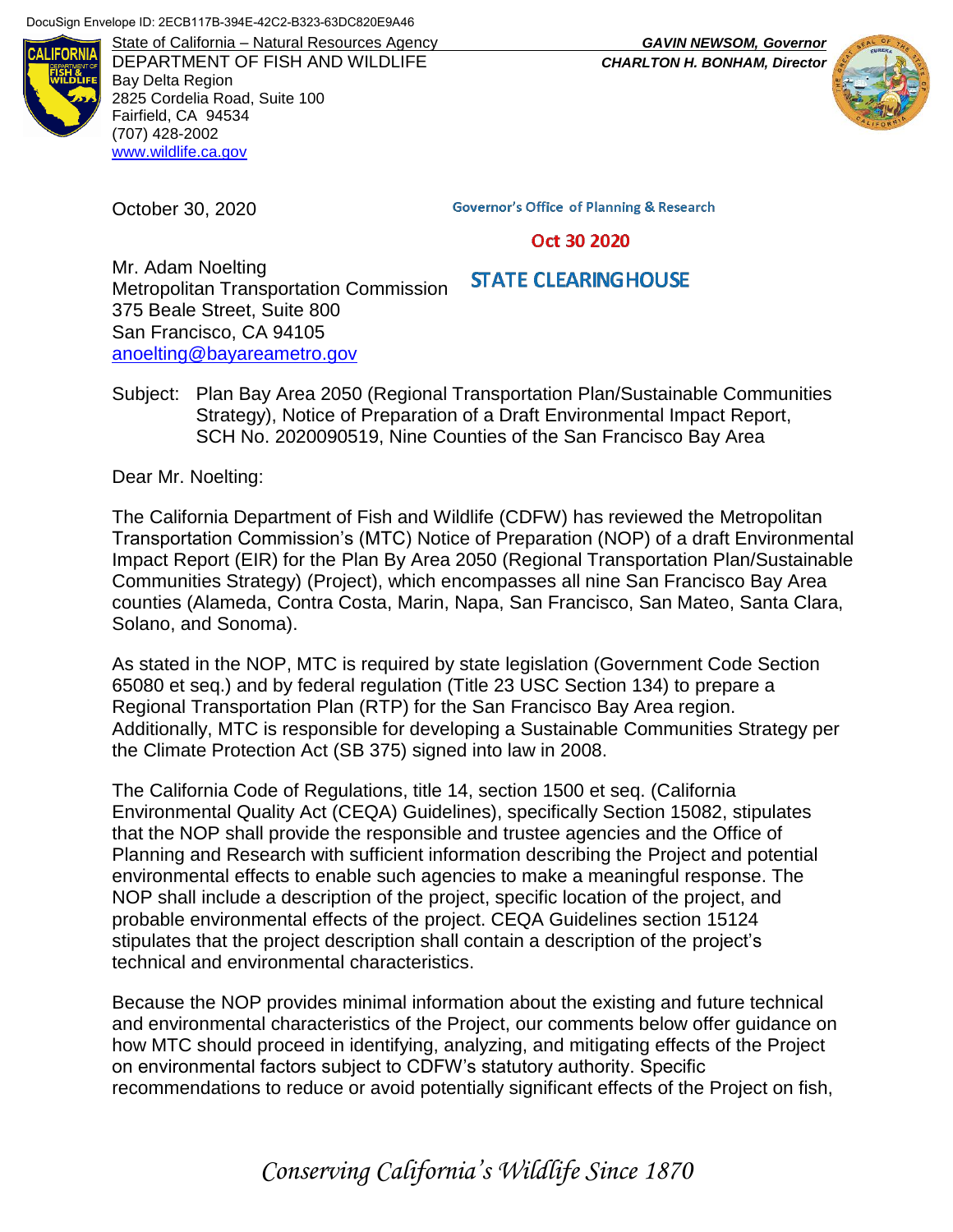Mr. Adam Noelting Metropolitan Transportation Commission October 30, 2020 Page 2 of 10

wildlife, plant, and habitat resources, will necessitate a draft EIR that details the Project's existing and future technical and environmental characteristics, including sufficient technical data to permit a full assessment of al significant environmental impacts (CEQA Guidelines, §15147).

CDFW has jurisdiction over the conservation, protection, and management of fish, wildlife, native plants, and their habitats (i.e., biological resources). CDFW is a trustee agency with responsibility under CEQA for commenting on projects that could affect fish and wildlife resources (CEQA Guidelines, §15386). As a trustee agency, CDFW reviews and comments on environmental documents and impacts arising from project activities, as those terms are used under CEQA (Fish and Game Code, §1802).

CDFW is also considered a Responsible Agency if a project would require discretionary approval, such as the California Endangered Species Act (CESA) Permit, the Native Plant Protection Act (NPPA) Permit, or the Lake and Streambed Alteration (LSA) Agreement; and other provisions of the Fish and Game Code that afford protection to the State's fish and wildlife trust resources.

# **REGULATORY REQUIREMENTS**

# **California Endangered Species Act**

CDFW has discretionary authority over activities that could result in the take<sup>1</sup> of any species listed as candidate, threatened, or endangered pursuant to CESA (Fish and Game Code, Section 2050 et seq.). CDFW considers adverse impacts to CESA-listed species, for the purposes of CEQA, to be significant without mitigation. Take of any CESA-listed species is prohibited except as authorized by law (Fish and Game Code, §§ 2080 and 2085). If the Project, including Project construction or any Project-related activity during the life of the Project, will result in take of a CESA-listed species, CDFW recommends that the Project proponent seek appropriate authorization prior to Project implementation [e.g., CESA Incidental Take Permit (ITP)].

#### **Lake and Streambed Alteration**

 $\overline{a}$ 

Per Fish and Game Code, Section 1602(a), an entity may not substantially diver or obstruct the natural flow of; substantially change or use material from the bed, bank, or channel of; or dispose of any debris, waste, or other material, into any river, stream, or

<sup>1</sup> Fish and Game Code, Section 86: "Take" is defined as hunt, pursue, catch, capture, or kill, or attempt to hunt, pursue, catch, capture, or kill.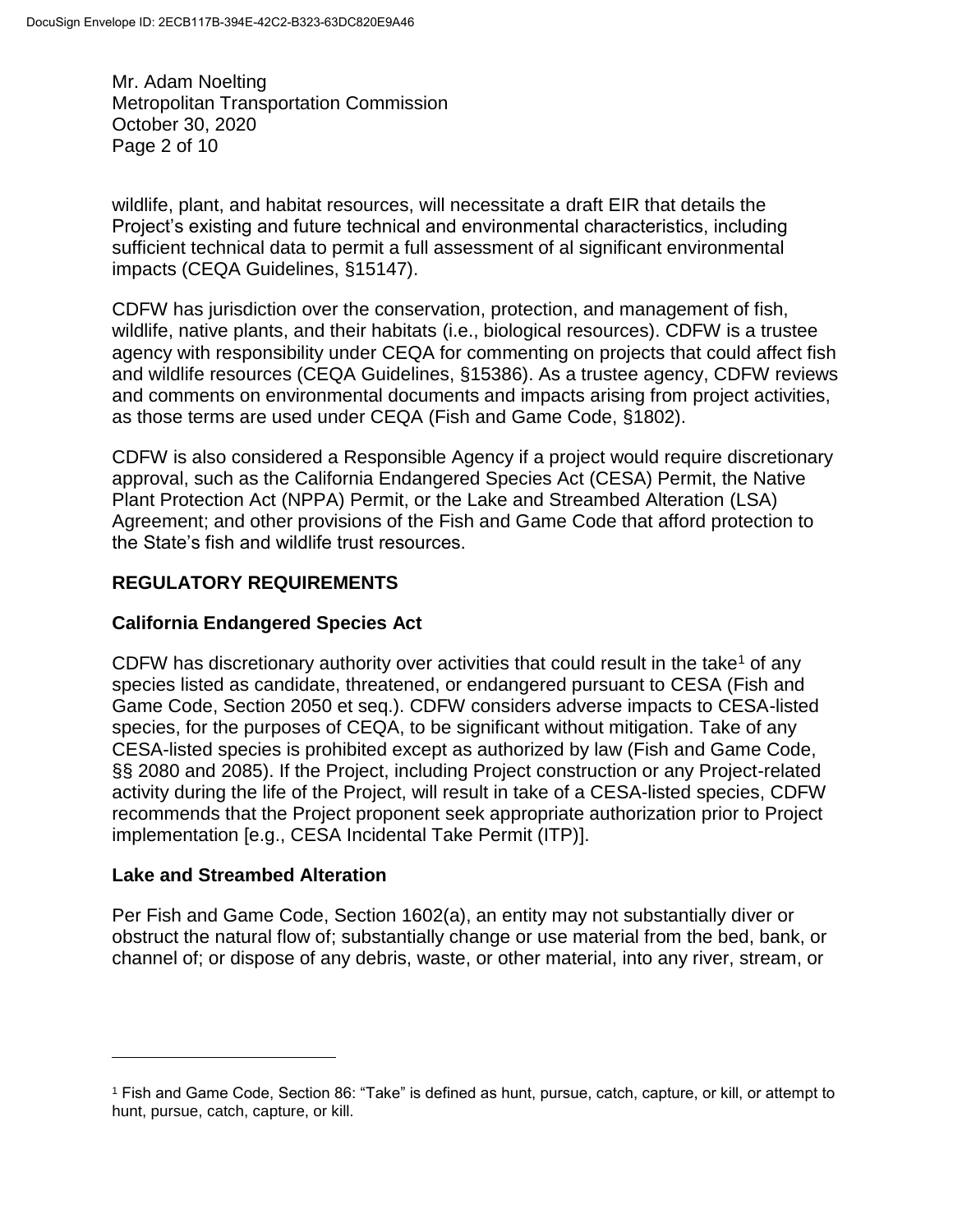Mr. Adam Noelting Metropolitan Transportation Commission October 30, 2020 Page 3 of 10

lake unless 1) the entity provides written notification to CDFW, and 2) CDFW issue an LSA Agreement, or determines that an LSA Agreement is not necessary for the Project.

Ephemeral and/or intermittent streams and drainages (i.e., drainages that are dry for periods of time or only flow during periods of rainfall) are also subject to the notification requires in Fish and Game Code section 1602(a).

CDFW must comply with CEQA prior to issuance of an ITP or LSA Agreement for a project. As such, CDFW may consider the lead agency's (i.e., MTC's) CEQA documentation for the Project. To minimize additional requirements by CDFW and/or under CEQA, the draft EIR should fully disclose potential Project impacts on CESAlisted species and any river, lake, or stream, and provide adequate avoidance, minimization, mitigation, monitoring and reporting measures for issuance of the ITP or LSA Agreement.

# **Fully Protected Species**

CDFW has jurisdiction over fully protected species of birds, mammals, amphibians, reptiles, and fish pursuant to Fish and Game Code sections 3511, 4700, 5050, and 5515. Take of any fully protected species is prohibited and CDFW cannot authorize take except in limited circumstances.

#### **State Rare Plants**

CDFW also has jurisdiction over plants designated as 'rare' under the NPPA (Fish and Game Code, §1900 et seq.). The NPPA prohibits the take of rare plants, and includes exceptions to some activities.

#### **Migratory Birds**

CDFW has jurisdiction over actions that may result in the disturbance or destruction of active nest sites or the unauthorized take of birds. Fish and Game Code section 3503, 3503.5, and 2513 prohibit the following: unlawful take, possession or needless destruction of the nest or eggs of any bird; unlawful take, possession, or destruction of any birds-of-prey or their nests or eggs; and unlawful take of any migratory nongame bird.

#### **Furbearing and Nongame Mammals**

CDFW has jurisdiction over furbearing mammals pursuant to California Code of Regulations, title 14, section 460. This section states, "fisher, marten, river otter, desert kit fox, and red fox may not be taken at any time," and therefore CDFW cannot authorize their take. Additionally, nongame mammals, such as bats, cannot be taken or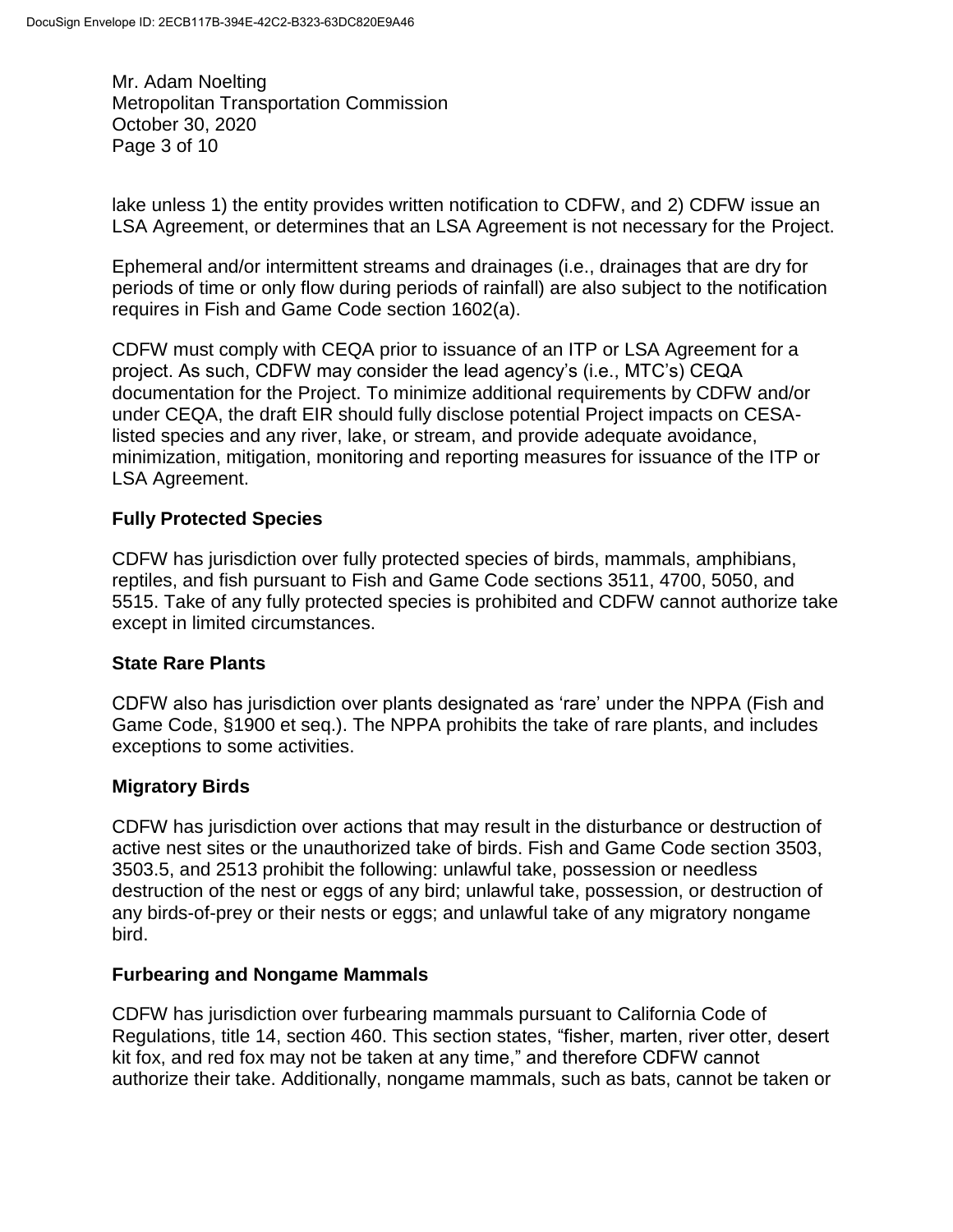Mr. Adam Noelting Metropolitan Transportation Commission October 30, 2020 Page 4 of 10

possessed except as provided in the Fish and Game Code or in accordance with regulations adopted by the Commission (Fish and Game Code, §4150).

### **Fish Passage**

Per Fish and Game Code section 5901, it is unlawful to construct or maintain in any streams any device or contrivance that prevents, impedes, or tends to prevent or impede, the passing of fish up and down stream. Please also note that Fish and Game Code section 45 defines "fish" to include a wild fish, mollusk, crustacean, invertebrate, amphibian, or part, spawn, or ovum of any of those animals.

## **Water Pollution**

It is unlawful to deposit in, permit to pass into, or place where it can pass into the waters of this state any substance or material deleterious to fish, plant life, mammals, or bird life (Fish and Game Code, §5650). Additionally, per Fish and Game Code section 5652, it is unlawful to deposit, permit to pass into, or place where it can pass into the waters of the state, or to abandon, dispose of, or throw away within 150 feet of the high water mark of the waters of state, any cans, bottle, garbage, motor vehicle or parts thereof, rubbish, litter, refuse, waste, debris, or the viscera or carcass of any dead mammal, or the carcass of any dead bird.

# **SCOPE AND CONTENT OF ENVIRONMENTAL INFORMATION**

CDFW offers the following comments and recommendations below to assist MTC in adequately identifying and/or mitigating the Project's significant, or potentially significant, direct and indirect impacts on fish and wildlife (biological) resources. Editorial comments or other suggestions may also be included to improve the document.

#### **Intended Uses of the EIR and CDFW's Role as a Responsible Agency**

The draft EIR should articulate the intended uses of the EIR and specify whether CDFW is anticipated to be one of the responsible agencies that will use the EIR in its decision making for subsequent Project activities (CEQA Guidelines, §15124). Additionally, the draft EIR should clearly state whether it is intended to be a final comprehensive document, for which all subsequent projects will utilize, or whether tiered documents will be prepared for individual projects.

#### **Program EIR and Tiering**

A program EIR is written so subsequent Project activities within the scope of the program EIR would not require preparation of an additional environmental document (CEQA Guidelines, § 15168). CDFW is pleased to provide guidance to MTC in support of the preparation of a draft EIR that, pursuant to Section 15168, *deals with the effects*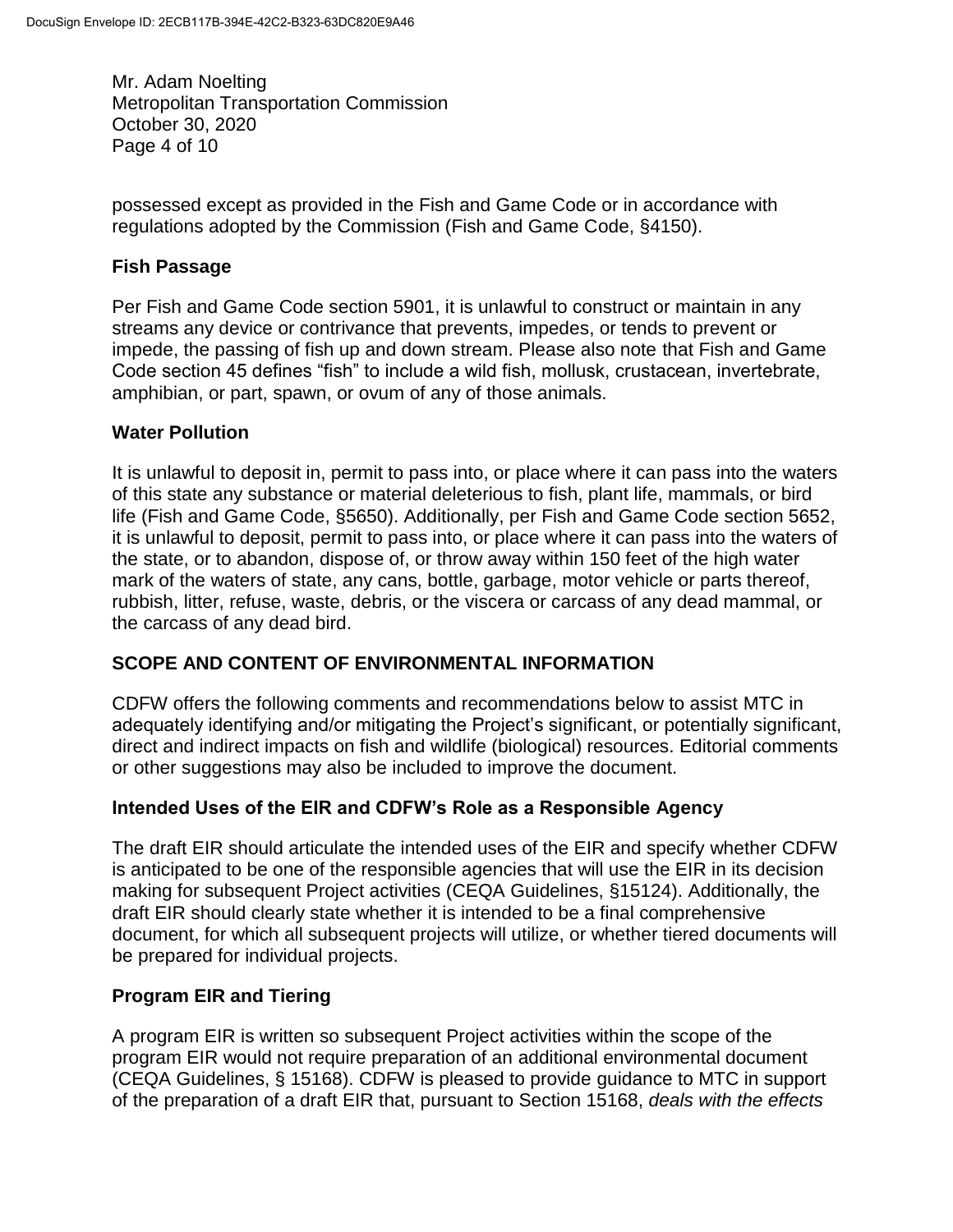Mr. Adam Noelting Metropolitan Transportation Commission October 30, 2020 Page 5 of 10

*of the program as specifically and comprehensively as possible.* Based on the large scale and scope of the Project and anticipated preparation of a program EIR, additional environmental documents will most likely need to be prepared and tiered from the EIR for certain subsequent Project activities (CEQA Guidelines, §§ 15152 and 15162).

The draft EIR should clearly establish a procedure for determining if subsequent Project activities are within the scope of the EIR, or require an additional environmental document. This will be critical to ensuring adequate analysis of Project activity effects on biological resources. CEQA Guidelines section 15168(c)(4) states, *"Where the subsequent activities involve site-specific operations, the agency should use a written checklist or similar device to document the evaluation of the site and the activity to determine whether the environmental effects of the operation were covered in the program EIR."* CDFW recommends developing the checklist with this draft EIR to guide the appropriate CEQA review level for future projects as an attachment to the draft EIR. A procedure or checklist will be critical to ensuring adequate analysis of Project effects on biological resources. CDFW recommends using the procedure and checklist developed for infill projects as a model; it can be found in CEQA Guidelines Section 15183.3 and Appendix N. The checklist should also outline how habitat will be analyzed per species or habitat type, how impacts will be assessed, and whether any mitigation is necessary.

When used appropriately, the checklist should be accompanied by enough relevant information and reasonable inferences to support "within the scope" of the EIR conclusion. For subsequent Project activities that may affect sensitive biological resources, a site-specific analysis should be prepared, from which the supporting information would be derived (see additional guidance regarding site-specific analyses below). The checklist should cite the specific portions of the EIR, including page and section references, containing the analysis of the subsequent Project activities significant effects and indicate whether it incorporates all applicable mitigation measures from the EIR.

The EIR should state that as soon as the lead agency has determined an additional environmental document will be required for a subsequent Project activity, it shall consult with all responsible and trustee agencies, including CDFW, to obtain recommendations as to whether an additional EIR or negative declaration should be prepared (CEQA Guidelines, § 15063).

#### **Project Description**

The draft EIR must include a Project description, including reasonably foreseeable future phases of the proposed Project, which contains sufficient information to evaluate and review the Project's environmental effects. To evaluate Project effects on biological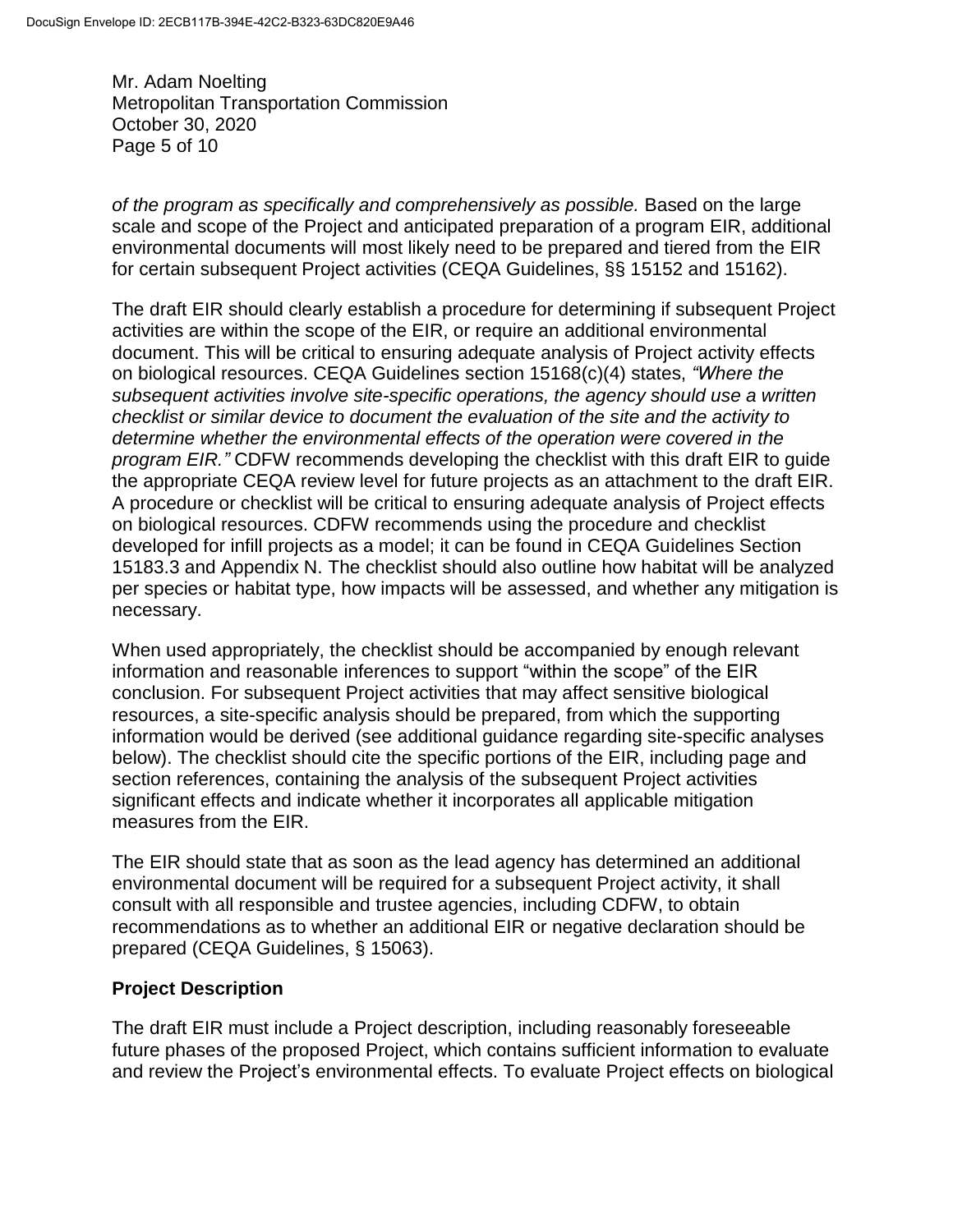Mr. Adam Noelting Metropolitan Transportation Commission October 30, 2020 Page 6 of 10

resources, it will be necessary to include all Project activities that may result in a potentially significant effect in the draft EIR.

The Project description should detail activities that result in any type of ground disturbance, including even minor disturbances (e.g., trampling, soil erosion, runoff, and sedimentation), visual disturbance (e.g., light sources that may result in phototaxis), and auditory disturbance (i.e., noise). Detailed information about facilities/infrastructure and related construction, operation, maintenance, and decommissioning should be included.

The Project description should also identify setback distances from flood zones, wetlands, streams, and lakes, including perennial, intermittent, or ephemeral channels, and ponds.

## **Biological Expertise**

Project applicants often engage the services of a biologist experienced in conducting CEQA analysis to develop a Project description that contains sufficient information to evaluate impacts on biological resources. CDFW strongly recommends this approach and encourages MTC to ensure that Project engineering and construction experts are available to support biologists in preparing a complete and accurate Project description.

#### **Environmental Setting**

An EIR must include a description of the environmental setting (i.e., physical conditions) that contains sufficient information to understand the significant effects of the proposed Project and its alternatives (CEQA Guidelines, §15125 and 15360).

#### **Program Level Detail**

CDFW recommends that the draft EIR include the following information at the level of detail that is feasible at the "program level" to avoid siting subsequent Project activities where sensitive biological resources occur and to target areas that may require additional analysis.

- *Ecoregions.* An environmental setting that is also organized by the U.S. Department of Agriculture ecoregion section.
- *Species and Vegetation.* A description of the vegetation and natural communities (and mapping), fish, wildlife, and their habitats, including fully protected, rare, threatened, and endangered species, as these terms are defined in CEQA Guidelines section 15380, within the Project area of potential effect. This includes resources in the vicinity of the Project that may be significantly affected. Species with special designations; for example, California Species of Special Concern,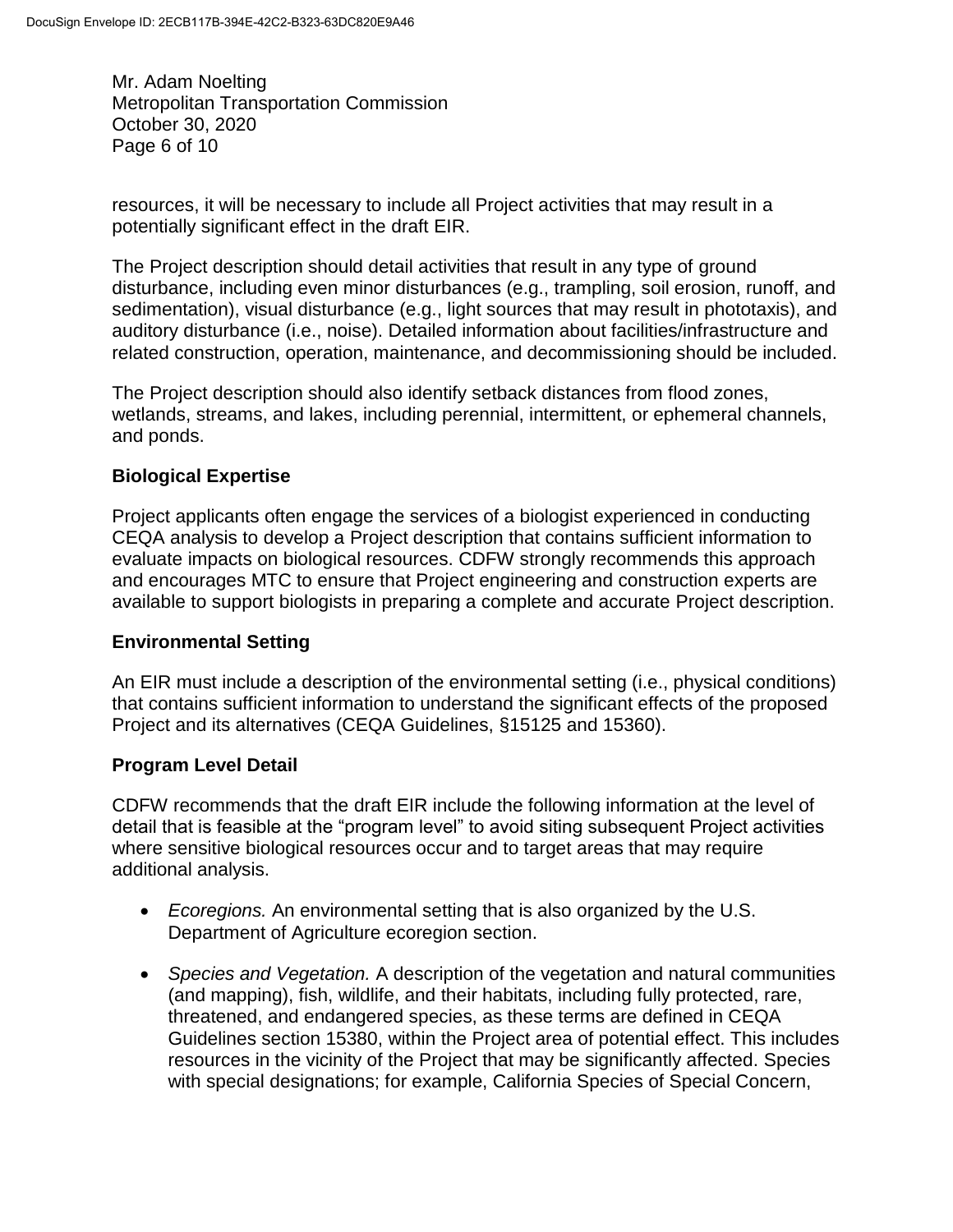Mr. Adam Noelting Metropolitan Transportation Commission October 30, 2020 Page 7 of 10

> federal agency species of concern, and California Native Plant Society (CNPS) Rare Plant Rank species, typically meet the section 15380 criteria.

- *Aquatic/Wetland Features.* A description and mapping of water features, including streams, lakes, riparian habitat, wetlands, groundwater and aquifer sources, seasonally and permanently wetted channels, sloughs, depressions, spring seeps, ponds, and flood zones.
- *Protected Habitat Areas.* A description and mapping of specially protected habitat areas and other sensitive biological features (e.g., conservation lands, CDFWowned lands, Marine Protected Areas, and wildlife movement corridors).
- *Climate Change Projections.* A description and mapping of areas where future physical conditions are projected to be altered due to climate change. This will inform how the Project will affect such areas in the foreseeable future because of changing conditions, e.g., sea level rise.

# **Site Specific Detail**

For subsequent Project activities that may affect sensitive biological resources, the draft EIR should require the preparation of a site-specific analysis of biological resources to establish local baseline conditions that could not be described in the draft EIR at the program level. This may include, but should not be limited to,

- *Site-specific Environmental Data.* For example, soil, water table, and topographic data as may inform the occurrence of, and Project activity impacts on, sensitive biological resources.
- *Conserved Lands Spatial Data.* For regions with habitat conservation plans, databases and GIS layers that catalog existing conserved lands will help to direct the location of subsequent Project activities.
- *Rare Plants and Natural Communities.* A thorough assessment of rare plants and rate natural communities following CDFW's 2018 *Protocols for Surveying and Evaluating Impacts to Sensitive Native Plant Populations and Sensitive Natural Communities,* which can be found here: [https://wildlife.ca.gov/conservation/survey](https://wildlife.ca.gov/conservation/survey-protocols)[protocols.](https://wildlife.ca.gov/conservation/survey-protocols)
- *Lake or Streambed Alterations.* A description of any Project activity-related alteration in the bed, channel, bank, and/or natural flow of the water features described above. These areas should be quantified by existing habitat type, management strategies and constraints, species presence, and ownership and/or agency responsible for the management and maintenance of the parcel.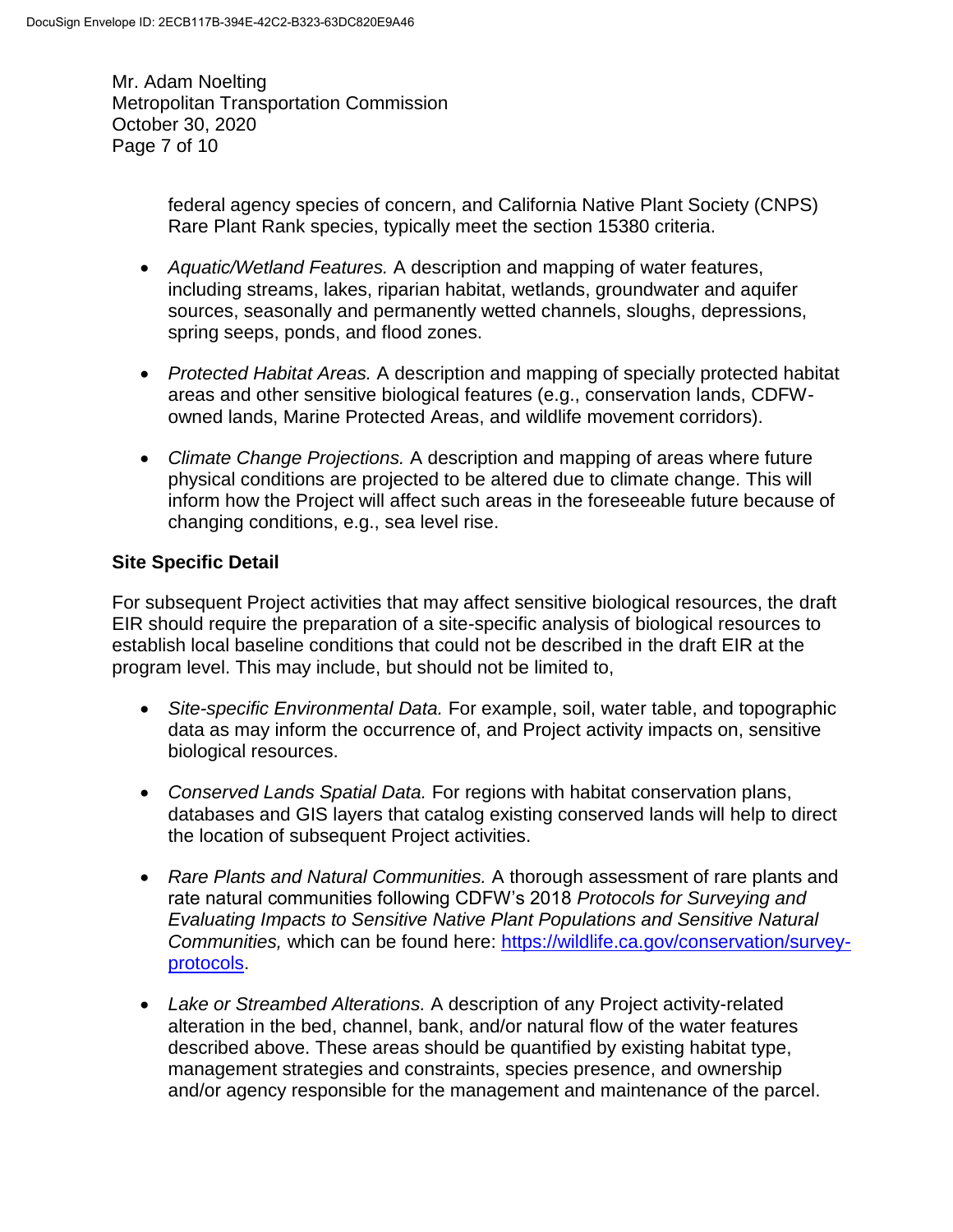Mr. Adam Noelting Metropolitan Transportation Commission October 30, 2020 Page 8 of 10

- *Rare, Threatened, Endangered Species Surveys*. Protocol-level survey results for any fully protected, rare, threatened, and endangered plants and animals, including species listed on CDFW's Special Vascular Plants, Bryophytes, and Lichens List [\(https://nrm.dfg.ca.gov/FileHandler.ashx?DocumentID=109383&inline\)](https://nrm.dfg.ca.gov/FileHandler.ashx?DocumentID=109383&inline). Surveys should be conducted in accordance with CDFW and U.S. Fish and Wildlife Service (USFWS) accepted protocols.
- *Wetland Delineations.* Delineations should be conducted to determine the boundaries of wetlands that may be impacted by the Project. Resource agencies do not necessarily use the same criteria to identify wetlands (e.g., California Coastal Commission, State Water Resources Control Board, U.S. Army Corps of Engineers). Therefore, prior to conducting any delineations, the applicant should consult with the resource agencies with jurisdiction over the Project activity to determine the appropriate criteria for identifying wetlands.

# **IMPACT ANALYSIS AND MITIGATION MEASURES**

The CEQA Guidelines section 15126.2 necessitates that a draft EIR discuss all direct and indirect impacts that may occur with implementation of the Project. This includes evaluating and describing impacts such as:

- Permanent and temporary habitat disturbances associated with ground disturbance, noise, lighting, reflection, air pollution, traffic or human presence;
- Obstruction of movement corridors, fish passage, or access to water sources and other core habitat features;
- Impacts to riparian areas, lakes, rivers, streams, and wetlands;
- Impacts to rare, threatened, and endangered species, including potential for "take" of special-status species;
- Loss or modification of breeding, nesting, dispersal and foraging habitat, including vegetation removal, alternation of soils and hydrology, and removal of habitat structural features (e.g. snags, roosts, overhanging banks including to mature trees/nesting habitat for migratory birds and raptors;
- Conflicts with the provisions of adopted Habitat Conservation Plan, Natural Community Conservation Plan, Natural Community Conservation Plan, or other approved local, regional, or state habitat conservation plans.

The CEQA document also should identify reasonably foreseeable future projects in the Project vicinity, disclose any cumulative impacts associated with these projects,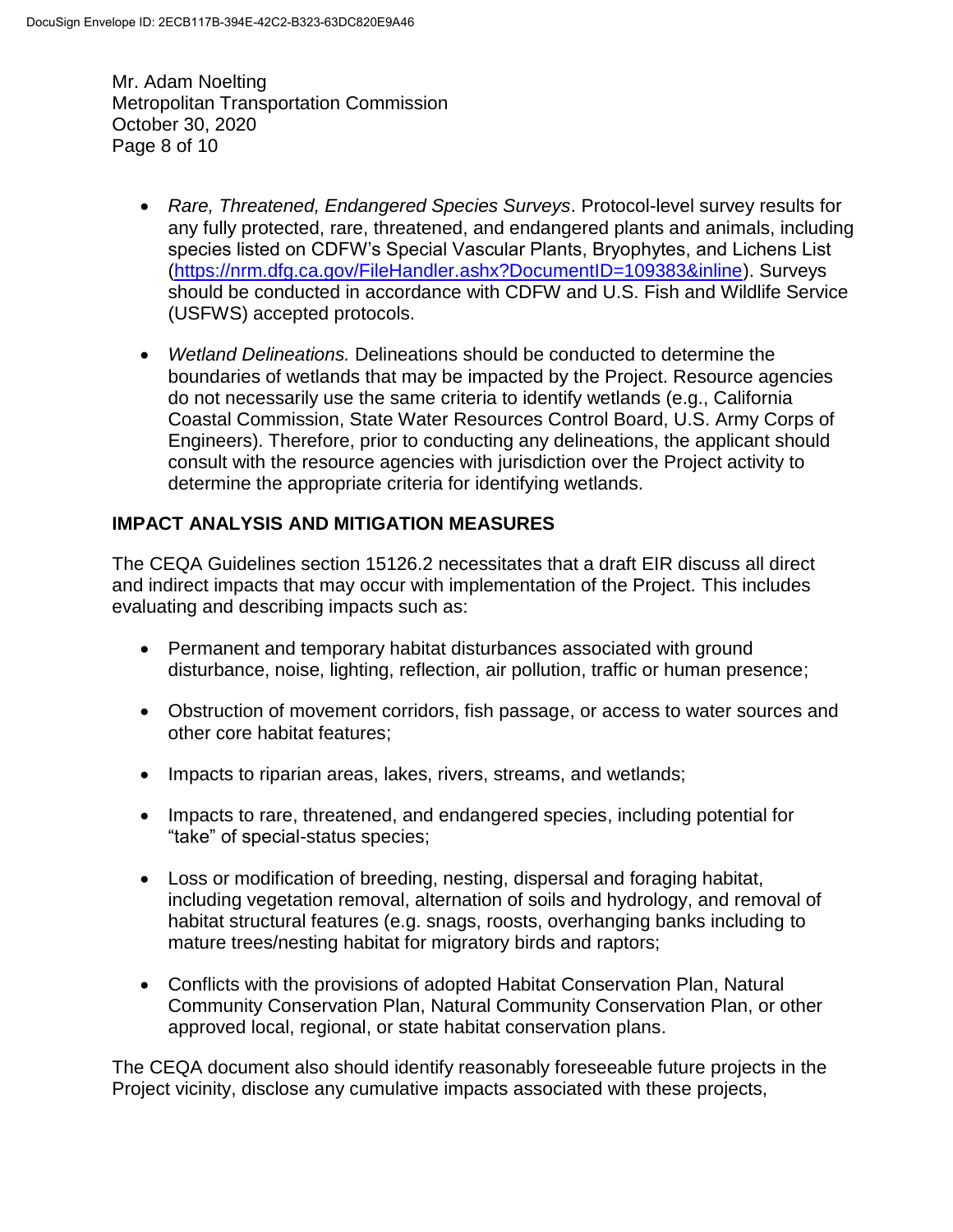Mr. Adam Noelting Metropolitan Transportation Commission October 30, 2020 Page 9 of 10

determine the significance of each cumulative impact, and assess the significance of the Project's contribution to the impact (CEQA Guidelines, §15355). Although a project's impacts may be insignificant individually, its contributions to a cumulative impact may be considerable; a contribution to a significant cumulative impact – e.g., reduction of available habitat for a listed species – should be considered cumulatively considerable without mitigation to minimize or avoid the impact.

Based on the comprehensive analysis of the direct, indirect, and cumulative impacts of the Project, the CEQA Guidelines (§§ 15021, 15063, 15071, 15126.2, 15126.4 and 15370) direct the lead agency to consider and describe all feasible mitigation measures to avoid potentially significant impacts in the draft EIR, and/or mitigate significant impacts of the Project on the environment. This includes a discussion of take avoidance and minimization measures for special-status species, which are recommended to be developed in early consultation with the U.S. Fish and Wildlife Service, the National Marine Fisheries Service and CDFW. These measures can then be incorporated as enforceable Project conditions to reduce potential impacts to biological resources to less-than-significant levels.

#### **Light Impact Analysis and Discussion**

Artificial lighting has the potential to create a significant impact because unlike the natural brightness created by the monthly cycle of the moon, the permanent and continuously powered lighting fixtures create an unnatural light regime that produces a constant light output, 365 days a year that can have a cumulatively significant impact on fish and wildlife populations. The draft EIR should include a discussion in the Biological Resources section of the potentially significant impacts that could be created by increased permanent light installations or replacements or new installations to determine the extent of the impacts to fully protected, rare, threatened, endangered, nocturnal and migratory bird species known to occur within the Project vicinity.

#### **Fish Passage Barriers**

Senate Bill 857, which amended Fish and Game Code 5901 and added section 156 to the Streets and Highways Code states in section 156.3, "For any project using state or federal transportation funds programmed after January 1, 2006, the MTC shall insure that, if the project affects a stream crossing on a stream where anadromous fish are, or historically were, found, an assessment of potential barriers to fish passage is done prior to commencing project design. The MTC shall submit the assessment to the California Department of Fish and Wildlife and add it to the CALFISH database. If any structural barrier to passage exists, remediation of the problem shall be designed into the project by the implementing agency. New projects shall be constructed so that they do not present a barrier to fish passage. When barriers to fish passage are being